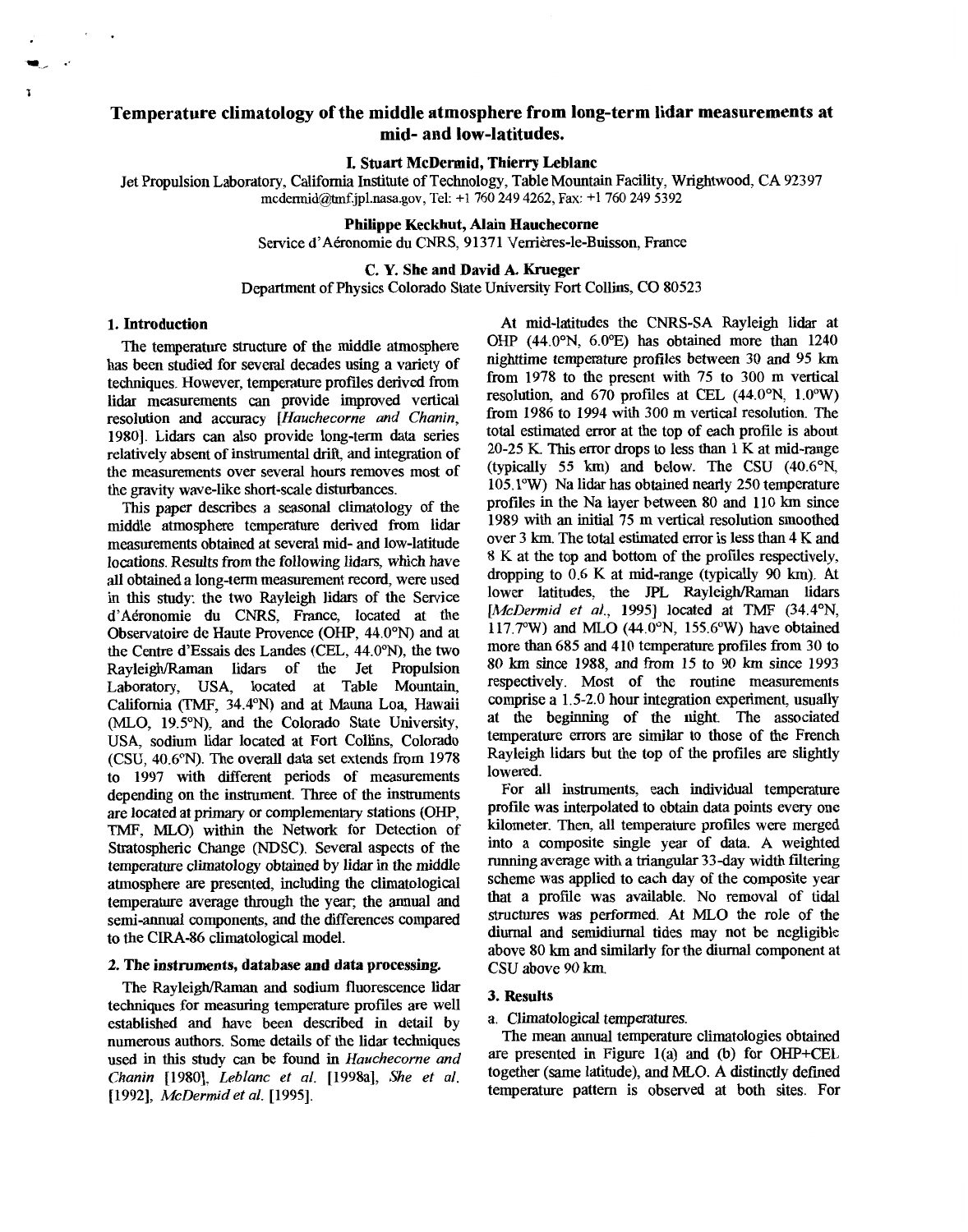OHP+CEL [Fig.l(a)] a familiar mid-latitude warm summer and cool winter stratosphere is observed with a maximum of 272 **K** in May-June and a minimum of 255 **K** in early November at the stratopause altitude of 47 km. A characteristic warm winter/cold summer mesosphere is also observed with **a** maximum **of** 220 K in December and January, and a minimum of 195-200 **K** in May-June at **75 km,** which is in good agreement with previous climatologies *[Huuchecorne et al.,* 19911. The weak negative vertical temperature gradient observed in winter is the consequence **of** the seasonal average of the so-called mesospheric temperature inversions occurring during the entire winter at OHP and CEL, and more specifically in February at TMF (not shown).



Figure 1. Climatological temperatures obtained from lidar measurements at (a)  $OHP+CEL$  (44.0°N), and (b)  $MLO$ **(19.5"N,** 155.6"w). Contour interval is *5* K.

Figure 1(b) (MLO) clearly shows a semiannual cycle at the stratopause and an annual cycle in the lower stratosphere with a very cold minimum of 190 **K** at 17 km identified as the tropical tropopause. As expected at these latitudes, the amplitude of the seasonal variations **is** weak. At the top (80-85 km), where the effect of the mesospheric tides is the largest, the measured cold temperatures are more representative of early night temperatures than nightly (or even a 24-hour) mean temperatures.



**Figure 2.** Monthly mean differences from the CIRA-86 temperatures for (a) OHP+CEL and CSU, (b) TMF, and (c) MLO. Contour interval is 2 K.

b. Difference from CIRA-86

The monthly mean lidar temperatures were subtracted from the monthly mean **CIRA-86** temperatures *[Fleming et al., 1990]*. The temperature difference between the observed lidar and the CIRA-86 climatologies **is** plotted in Figure 2(a) OHP+CEL and CSU, (b) TMF and (c) MLO. Since they have **quasi**separated altitude ranges, OHP+CEL and CSU are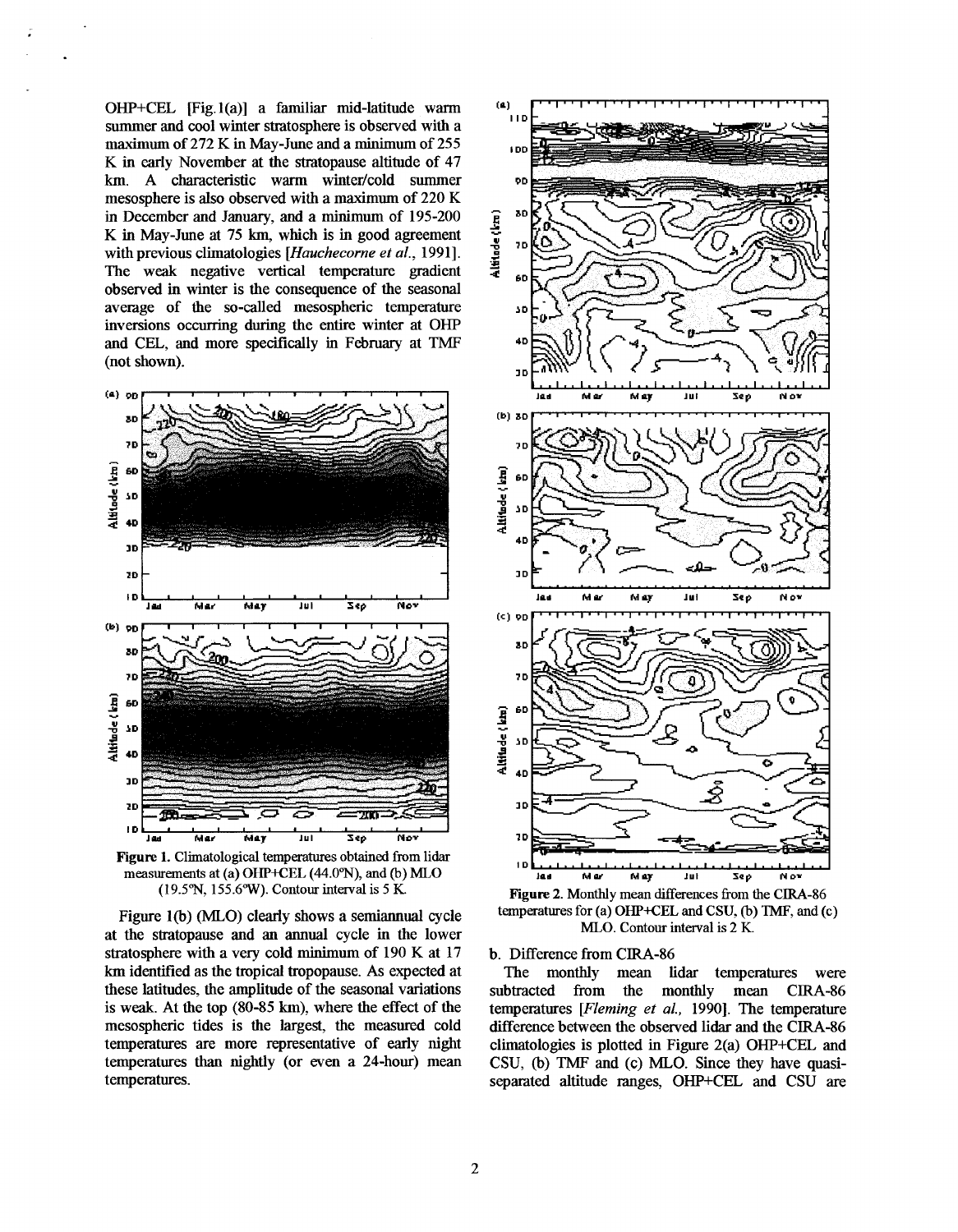presented on the same plot, Figure 2(a), with a separating altitude of 84-85 km.



**Figure 3.** Daily mean deviation from the annual mean temperature (from the temperature climatology shown in Figure **1).** (a) **CSU** and **OHE'+CEL,** (b) TMF, (c) **MLO.**  Contour interval is 2 K.

At *OHP* and CEL [Fig.2(a)] the observed temperatures are systematically 2-4 K colder than CIRA between **30** and 40 **km,** especially in summer, and 2-6 K colder between 70 and 80 km, while no systematic

error is observed at stratopause altitudes. For MLO (Fig.2(c)] the entire region between 15 and **55** km is colder than the CIRA; up to 4 K in the upper stratosphere. In the stratosphere the systematic departure is about 2 K. At mesopause altitudes the systematic error is remarkably large at mid-latitudes as illustrated by the difference CSU-CIRA [Fig.2(a)] where a very large positive departure of more than 16 K is observed in the entire mesopause region (90-95 km). *Clancy et ul.* [1994] reported similar SME/CIRA-86 departures suggesting that the CIRA is definitely too cold at these heights and latitudes.

In addition to the systematic errors, observed temperatures are up to 10 K colder than CIRA in December and January below 40 km at OHP+CEL. This *can* be explained by the out-of-phase occurrence, between late January and February, of stratospheric warmings at *OHP* and CEL and its equivalent occurring earlier in the CIRA model (December-January). Consequently the CIRA is too warm in December and January.

In the lower mesosphere OHP+CEL and TMF temperatures are warmer than CIRA. A maximum departure of 10 K near 70 km is observed in February at TMF, 4 K at *60* km in April-May for all mid-latitudes sites, and 4 K (respectively 8 K) at 60-70 km in November above OHP/CEL (respectively TMF). In the mid-mesosphere OHP/CEL temperatures are colder than CIRA with a maximum departure of **10** K in November at 75-80 km. At MLO [Fig.2(c)] the temperature departures are smaller than at mid- and subtropical-latitudes. This is not surprising since the variability is itself smaller at low-latitudes. Consequently the errors due to the annual and semiannual amplitudes, and due to the seasonal transitions, are minimized. In the entire middle atmosphere the CIRA model is warmer except at two times of the year between 60 and 70 km. At 80 km a maximum negative departure of 10 K *can* be observed. In the 60-70 km region CIRA **is** colder as already observed at midlatitudes [Fig.2(a),(b)]. Also, a very special pattern is observed at the beginning of the year, a negative departure is propagating downward from 80 km associated with a positive departure around 65 km and another negative departure between **50** and **55** km.

## c. Temperature deviations from the annual mean

The annual mean temperature profile was then subtracted from each available daily composite profile to obtain the daily deviation from the annual mean. Figure **3** represents this deviation for (a) CSU and OHP+CEL, (b) TMF, and (c) MLO. As expected for CSU, OHP+CEL, and TMF  $[Fig.3(a),(b)]$  an annual cycle **is** clearly dominant in both the stratosphere and mesosphere. At 67-70 km its phase is inverted compared with the solar flux leading to the classic